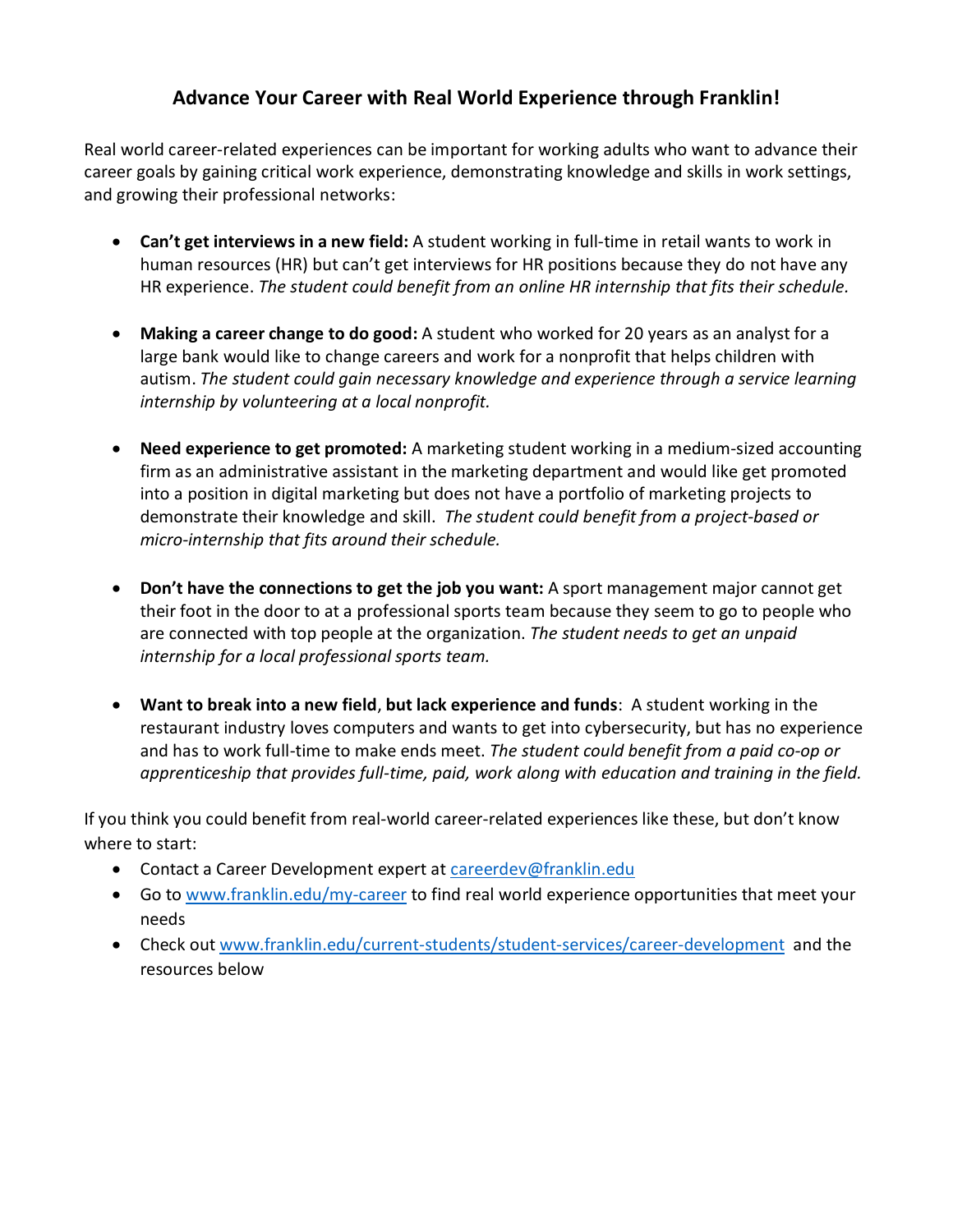# **Franklin offers all types of real-world learning experiences to meet your needs!**

**Apprenticeships**: An industry-driven, high quality career pathway where employers can develop and prepare their future workforce, and individuals can obtain paid work experience, classroom instruction, and a portable, nationally-recognized credential. Apprentices get:

- Paid Jobs: work while learning valuable skills and demonstrating your value to the employer.
- On-the-Job Learning: Develop your skills through structured Learning in a work setting.
- University Education: Get a valuable, relevant degree taking online or face-to-face classes.
- Mentoring: Get the support of a skilled worker to accelerate your growth and development
- Industry Credentials: Earn [a nationally-recognized apprenticeship credential from the U.S.](https://www.apprenticeship.gov/career-seekers)  [Department of Labor](https://www.apprenticeship.gov/career-seekers)

**Cooperative Education or Co-ops**: A partnership between students, institutions of higher education, and employers that formally integrates student's academic study with work experience in cooperating employer organizations and:

- Alternates or combines periods of academic study and work experience in appropriate fields as an integral part of student education;
- Provides students with compensation from the cooperative employer in the form of wages or salaries for work performed;
- Evaluates each participating student's performance in the cooperative position, both from the perspective of the student's institution of higher education and the student's cooperative employer;
- Provides participating students with academic credit from the institution of higher education upon successful completion of their cooperative education;
- Is part of an overall degree or certificate program for which a percentage of the total program is acceptable to the chancellor of the Ohio Department of Higher Education and involves cooperative education.

**Field Experiences**: A partnership between students, institutions of higher education, and employers that formally integrate students' academic study with work or community service, specifically in license preparation programs such as education and social work. Students are usually given specific assignments or tasks to complete under supervision. Time in the field is tracked closely and will be audited through evidence submitted by the field partner.

**Internships**: A partnership between students, institutions of higher education, and employers that formally integrate students' academic study with work or community service. Students are given significant projects or responsibilities to complete independently but with supervision. Performance in the internship position is evaluated both from the perspective of student's institution of higher education and the student's internship employer. Internships are generally, though not always, noted on the student's transcript. Internships may provide students with compensation in the form of wages or salaries, stipends, or scholarships.

**Practicums**: A partnership between students, institutions of higher education, and employers that allow a student to observe and document how working professionals perform their job responsibilities.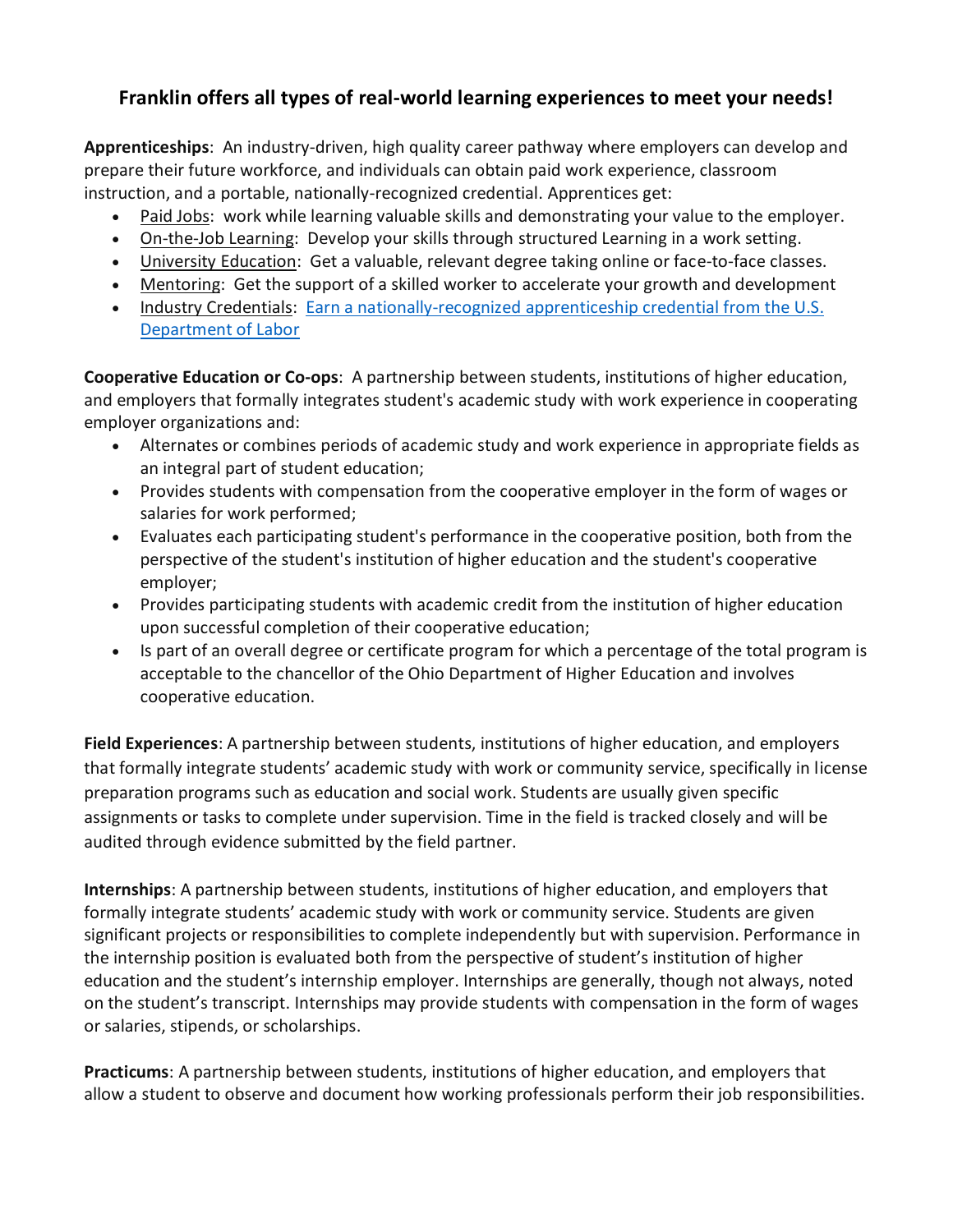Students will participate to a limited extent in performing tasks under supervision by professors and on-site staff.

**Service Learning Experiences**: A partnership between institutions of higher education and community organizations designed to integrate the student's academic study with meaningful community service and reflection to enrich the learning experience, teach civic responsibility, foster the development of a sense of caring for others, and strengthen communities. Service learning experiences are typically embedded within specific courses to allow the subject matter to be integrated on a practical level.